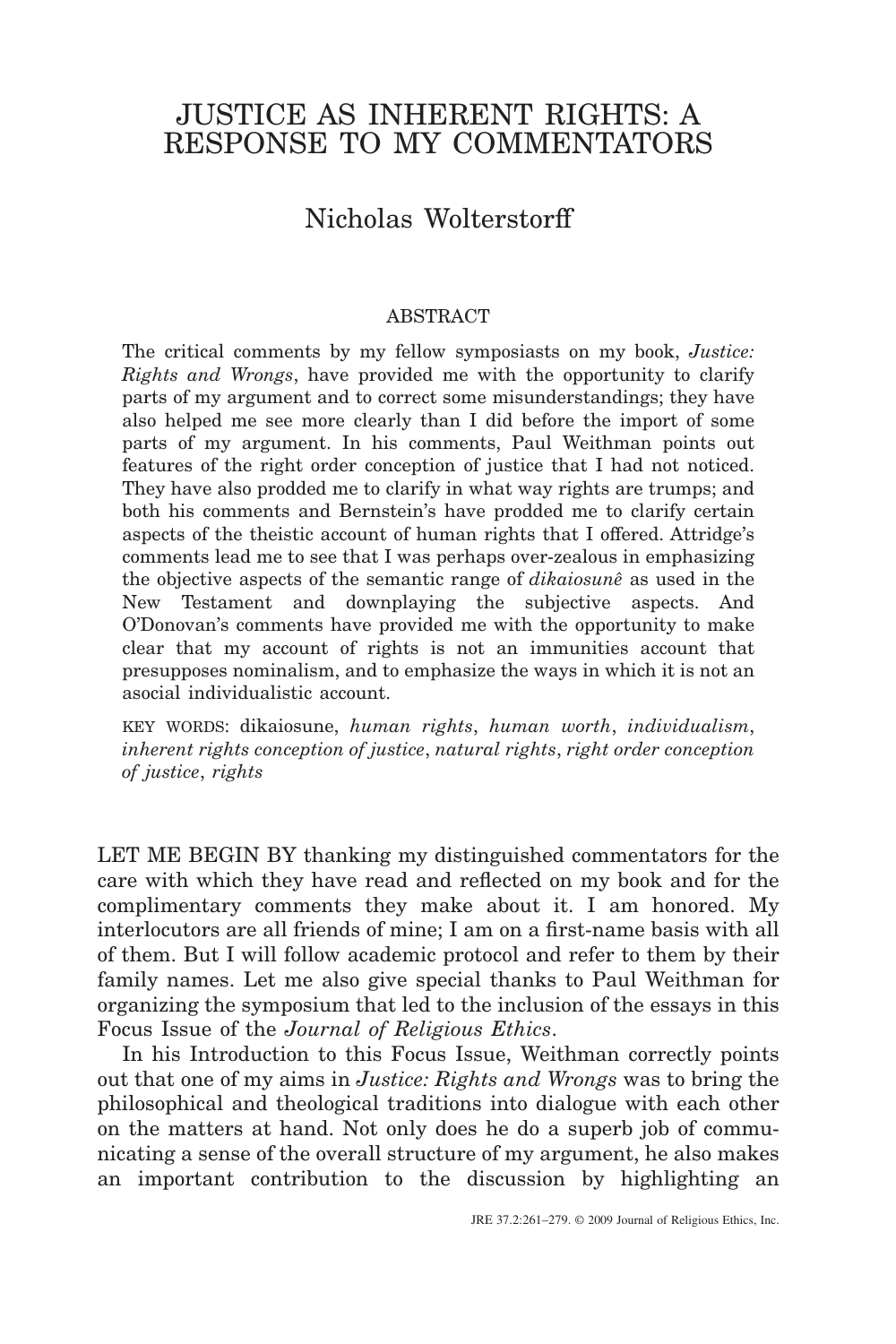implication of my line of thought that I allowed to remain in the background. Before I take note of that contribution, however, let me call attention to a point of misinterpretation in what is otherwise a very accurate and perceptive summary.

Fundamental to my way of thinking about rights is distinguishing between *the rights that human beings have* and *human rights*. Human rights, as I understand them, are rights that beings have just by virtue of being human beings; all human beings have them, no animals have them. I hold that such rights are but a small subset of the rights that human beings have; indeed, I argue that, strictly speaking, there are not very many rights that are truly human rights. My aim in the book was not just to give an account of human rights, not even just of the rights that human beings have, but of rights in general. I hold that social institutions have rights, as do animals. I made the judgment that if first I gave a general account of rights, and only then, way at the end, discussed human rights, readers would see that my account of human rights was only a special application of the general account.

From responses that I have received to the book, I am forced to conclude that I was an abject failure in this regard. Some readers interpret me as holding that the only rights human beings have are human rights. Some interpret me as aiming only to give an account of human rights. Others assume that I intend my account of human rights to hold for the rights of human beings in general. Even so astute a reader as Weithman blurs the distinction between the rights of human beings and human rights, and thus, also blurs the difference between my account of rights in general and the specificities of my account of human rights. Three paragraphs into his Introduction, he says that in order to appraise my theory, "we will have to see what kind of worth human beings have, how they come to have it, whether all and only human beings have worth of that kind, and how that worth grounds rights" (2009b, 180). Then, two sentences later, he says that on my account, "Human beings have worth because they are loved by the God of the Hebrew and Christian Scriptures" (180). But I hold that human beings have worth not just because they are one and all loved equally by God but on account of a wide variety of differential accomplishments, characteristics, relationships, and so forth—it is that diversity of worth that grounds a diversity of rights. The student who wrote an A-grade paper for me has a particular worth and thus has rights that the student who wrote a D-grade paper does not have. A few pages later, Weithman says that, on my view, "rights are founded on a value that is conferred by God" (184). I hold that that is true for human rights but not for the rights that human beings have in general.

Now for Weithman's very helpful highlighting of an implication of my account that I myself did not explicitly draw. For many years, I had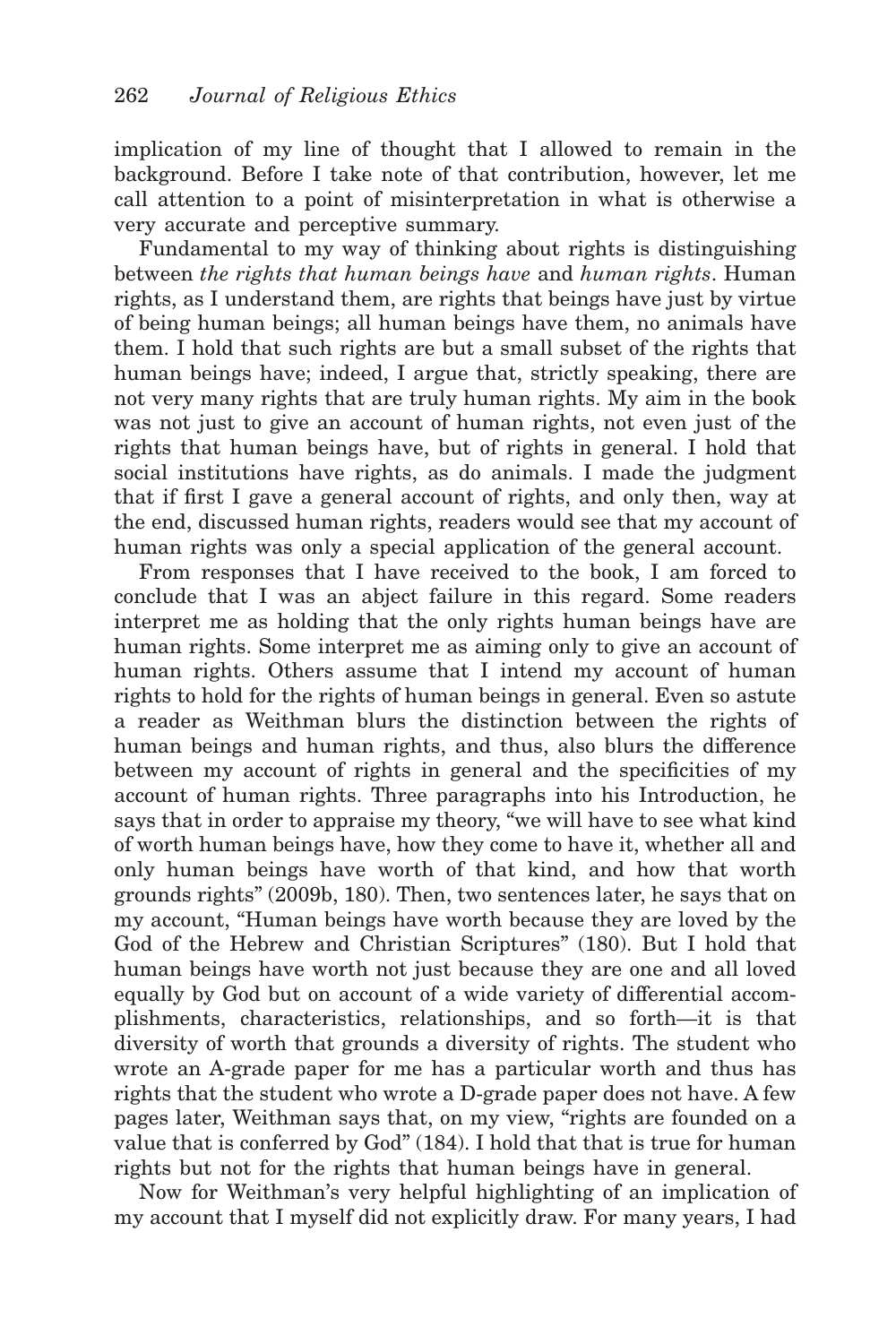been reflecting on certain puzzling and intractable disputes about justice before it dawned on me that, in the Western tradition, there are two fundamentally different ways of thinking about justice; it took me several more years to locate the fundamental point of dispute between these two ways of thinking. Eventually, I concluded that, on what I called the *right order conception*, all rights have been conferred on those who have them by agreements, standards, or laws—be those laws divine or human. On what I called the *inherent rights conception*, though some of the rights that entities possess have obviously been conferred on them, some are possessed by those entities just because those entities have a certain worth. The right is inherent in the worth. The right order conception holds that no matter what the worth of an entity, the entity has no rights just on account of that worth. There has to be some agreement, standard, or law conferring the rights, and, in good measure, the conferral will take no account of worth.

Now suppose it is natural rights that we are talking about; and suppose it is the view of the right order theorist that what does the conferring is what Joan Lockwood O'Donovan calls a "matrix of objective obligation." That is not how Plato thought of what did the conferring; his realm of Forms is not a matrix of obligation. However, since the entrance of Judaism and Christianity into the Western intellectual tradition, this has probably been the dominant way of thinking of it. A matrix of objective obligation determines the right order for society.

On this way of thinking of the determinant of right order, natural rights accrue to people in the following way. There is a matrix of objective obligation that holds for the members of a certain society; perhaps some elements of the matrix hold for the members of all societies. This matrix of objective obligation specifies the right or obligatory thing for a person of a certain sort to do in a situation of a certain sort: a person of sort P ought to perform an instance of act-type A when in circumstances of sort C. So if I am a member of a society for which the matrix of objective obligation holds, and if I am of sort P in a circumstance of sort C, I am then obligated to perform an instance of act-type A. I *have* that obligation. It is *attached* to me; it is one of my "subjective" obligations. Suppose it is the obligation to treat you in a certain way. Then you have the correlative right against me to my treating you that way. You possess that right, it is attached to you; it is one of your "subjective" rights. This is how we get from a matrix of objective natural right or obligation to natural subjective rights, the rights that people possess.

The feature of this picture that I emphasized is the *conferral*, the feature of the picture that Weithman highlights, is that if a right is to be conferred on me, then I must be a member of the society for which the matrix of obligation holds. Only if I am a member of that society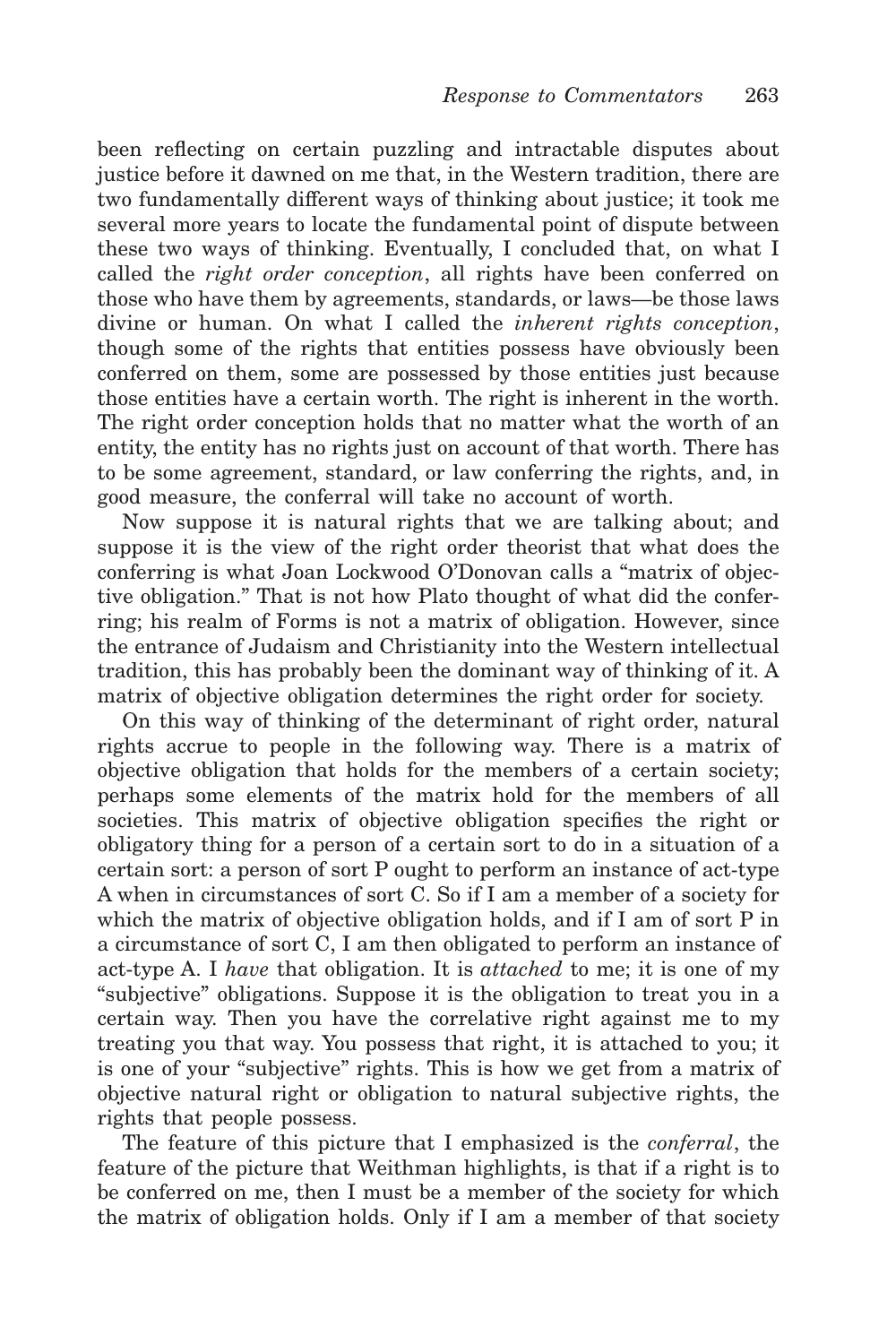does any conferral of rights to me actually take place. On this view, the natural rights of members of society are, as Weithman helpfully puts it, *membership-derivative.* On my theory, they are not membershipderivative; if this individual has such-and-such a worth, then he has such-and-such rights.

Weithman speculates that it is this feature of all versions of the justice as inherent rights conception that leads those who embrace the opposite conception to view the justice as inherent rights conception as individualistic. In my book, I describe rights as normative *social* relationships. The charge is that I can say all I want about the sociality of rights; nonetheless, it remains the case that membership in some society to which the norm for right order applies simply does not have the fundamental significance that it does for the justice as right order view.

Weithman goes on to observe that a common version of the justice as inherent rights conception—not my version—is that rights are, at bottom, immunities against infringements on licit forms of selfdetermination. Rights exist to confer such immunities. Now suppose a right order theorist thinks of persons as, in Weithman's words, "naturally oriented toward the common good of the groups to which they naturally belong" (2009b, 185). What will strike such a theorist about the immunity theorists is that they are "conceiving of human beings as if they have no *telos*, but have instead a fundamental interest in fixing their ends for themselves" (185). They will see this as either an illegitimate abstraction from our human condition of sharing a *telos* for the common good or, worse yet, as an implicit denial of that condition.

In short, one can see why right order theorists accuse their opponents of treating human beings as asocial entities. In my book, I protest this way of characterizing the justice as right order conception; nowhere in my account of rights do I treat human beings as asocial beings. Fair enough, says Weithman. But if the right order theorist has her eye not on my version of the justice as inherent rights conception, but on a rights-as-immunities version of the conception, then one cannot dismiss the a-sociality criticism as entirely misguided. It is not precisely formulated, and it may be mistaken. It remains to be discussed whether there is in fact a shared human *telos* toward the common good, but the criticism is not entirely misguided. These are excellent points. Weithman here does a better job than I managed to do of illuminating why the right order theorist charges that the justice as inherent rights conception is individualistic.

As Weithman notes in his Introduction, my discussion has both a narrative component and a systematic component. Attridge focuses exclusively on one aspect of the narrative component; so let me begin with some comments on his paper. O'Donovan speaks to both the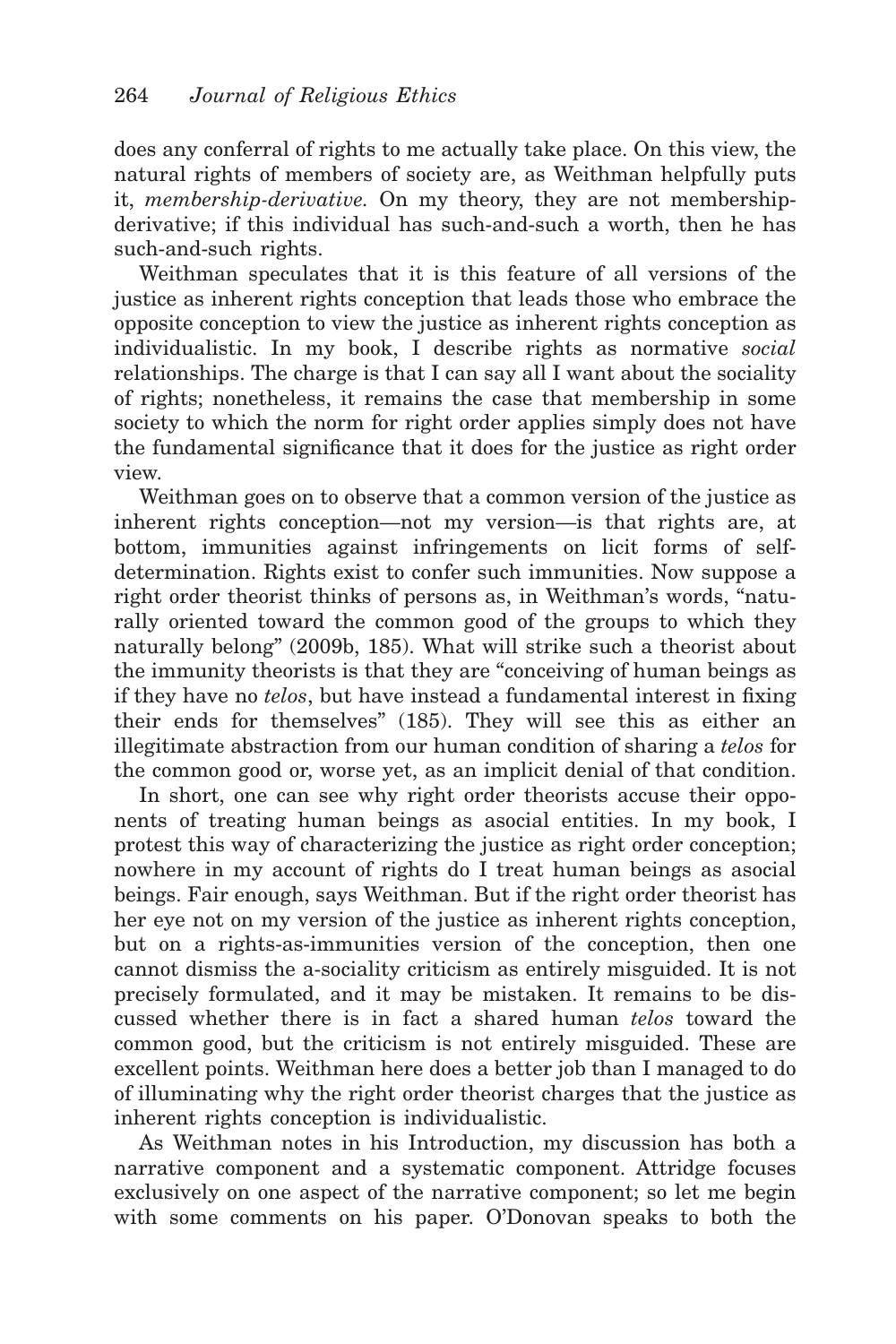narrative and the systematic components; let me consider his comments next. Then, I will move on to the papers of Bernstein and Weithman, both of whom focus mostly on the systematic component.

My discussion of the New Testament was a component of my counter-narrative to the common narrative, this latter being the narrative which says that the idea of natural rights was born of fourteenth-century nominalism or of eighteenth-century individualism. I think of natural rights along traditional lines, namely, as rights not conferred by human social practices, laws, or speech. I also hold that the recognition of natural rights, more specifically, of *inherent* natural rights, is implicit in the Old Testament/Hebrew Bible and in the New Testament.

Let me make a parenthetical comment, here. In a long footnote, Bernstein objects to my definition of "natural rights" on the ground that, on this definition, a lot more thinkers turn out to be committed to natural rights than one would have thought, including some who explicitly rail against natural rights. Bernstein does not take the next step of offering what he regards as a better definition of the term "natural rights." But to his point about the implications of my definition, I say, "So be it." I find that a close reading of the texts in political theory reveals that a good many writers who profess to believe that there are no natural rights nonetheless tacitly commit themselves to such rights.

Now, let me get back to the point. I found that before I could even get to uncovering the implicit understanding of justice in the New Testament, I had to deal with the claim that justice has been supplanted in the New Testament by love or perhaps by love and righteousness in combination. Hence, one of my aims in my discussion of the New Testament was to defend the view that justice has not been supplanted. I am gratified to have Attridge say that "the New Testament is, without a doubt, concerned for justice," and that "the concern for what might loosely be called 'social justice' in John [the Baptist's] preaching runs through the Gospel" of Luke (210).

The issue as to whether justice has been supplanted in the New Testament is, in part, based on how we translate the *dik*-stem words that occur so frequently there: *dikaios, dikaiosunê,* and so forth. Attridge discusses this issue in his characteristically balanced, informed, and nuanced way, concluding that my pushing "the Gospel materials away from a consideration of 'virtue' toward a concern for objective 'rights and wrongs' " may be pushing too hard, playing down "an important dimension of the Gospel witness" (211). In a footnote, he concedes, however, that I may have put my "finger on a larger issue of translation," namely, the "tendency in many translations of the New Testament from the Reformation onward to favor renderings of Greek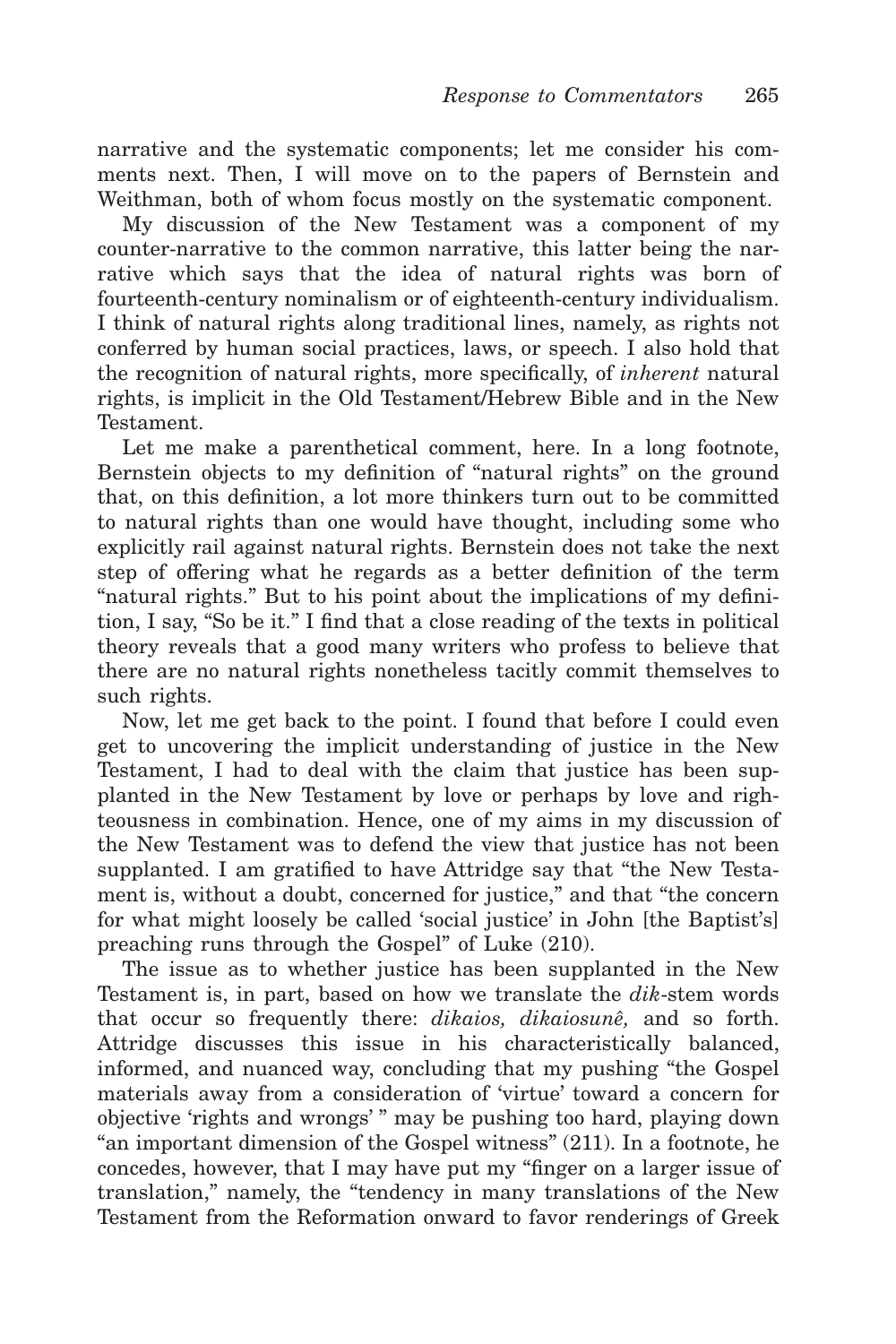that highlight the interior and affective dimensions of the possible semantic range of a word and ignore the objective, behavioral dimensions" (211, n. 4). Attridge further agrees with my point that context, not word-studies, will have to settle the issue of how to translate a specific passage.

I concede that I may have pushed too hard in the direction Attridge identifies—though let me say that it is by no means my view that all occurrences of *dik*-stem words in the New Testament should be translated with "justice" or grammatical variants thereon; nor is it my view that acting justly exhausts what it is to be *dikaios*.

Attridge says that "like the famous call to be 'holy' in Leviticus 19, the Gospel of Luke presents a vision of justice rooted first and foremost in a relationship to God. To be *dikaios*, formally defined, is to respond to the divine will" (217). I think that the first of these sentences is definitely true, and that the second may well be true. However, as I argue in my book, to understand what Scripture says about justice one cannot understand "acting justly" as synonymous with "doing what God wills." With a prior concept of justice in mind, the writers hold that God enjoins us to pursue *that*, to pursue justice. So though it may be true that, in general, the *dikaios* person is the one who does what God wills, there are passages in which what is quite clearly meant is that the *dikaios* person is the one who, quite specifically, struggles for *dikaiosunê,* that is, for justice. I take Attridge to agree with this.

In his conclusion, Attridge says that "To observe and defend human rights is certainly compatible with the program that Luke sketches, but that program has a decidedly different focus and a different way of organizing the moral universe" (218). These are, indeed, distinctly different, albeit compatible, programs. I wanted to argue for more than mere compatibility, however. I wanted to argue that rendering to each his due is part of what the divine will calls for, and that, sometimes at least, this rendering to each of what is due him is what the term "*dikaiosunê*" is used to refer to. Rendering to God what is due God is part of what the divine will calls for.

The other thing I wanted to garner from my discussion of the New Testament is that there is, in these writings, an implicit recognition of inherent natural rights and of those rights as grounded in worth. That has to be the case for God's right to our worship and obedience. Naturally, I was pleased to find Attridge agreeing with me on these points as well.

Let me comment first on what O'Donovan sees as the systematic point dividing us and then move on to some comments about our competing narratives. Before I do either of these, however, let me note that rather often O'Donovan speaks of my view as if it were an immunities theory of a certain sort, using "immunities theory" here to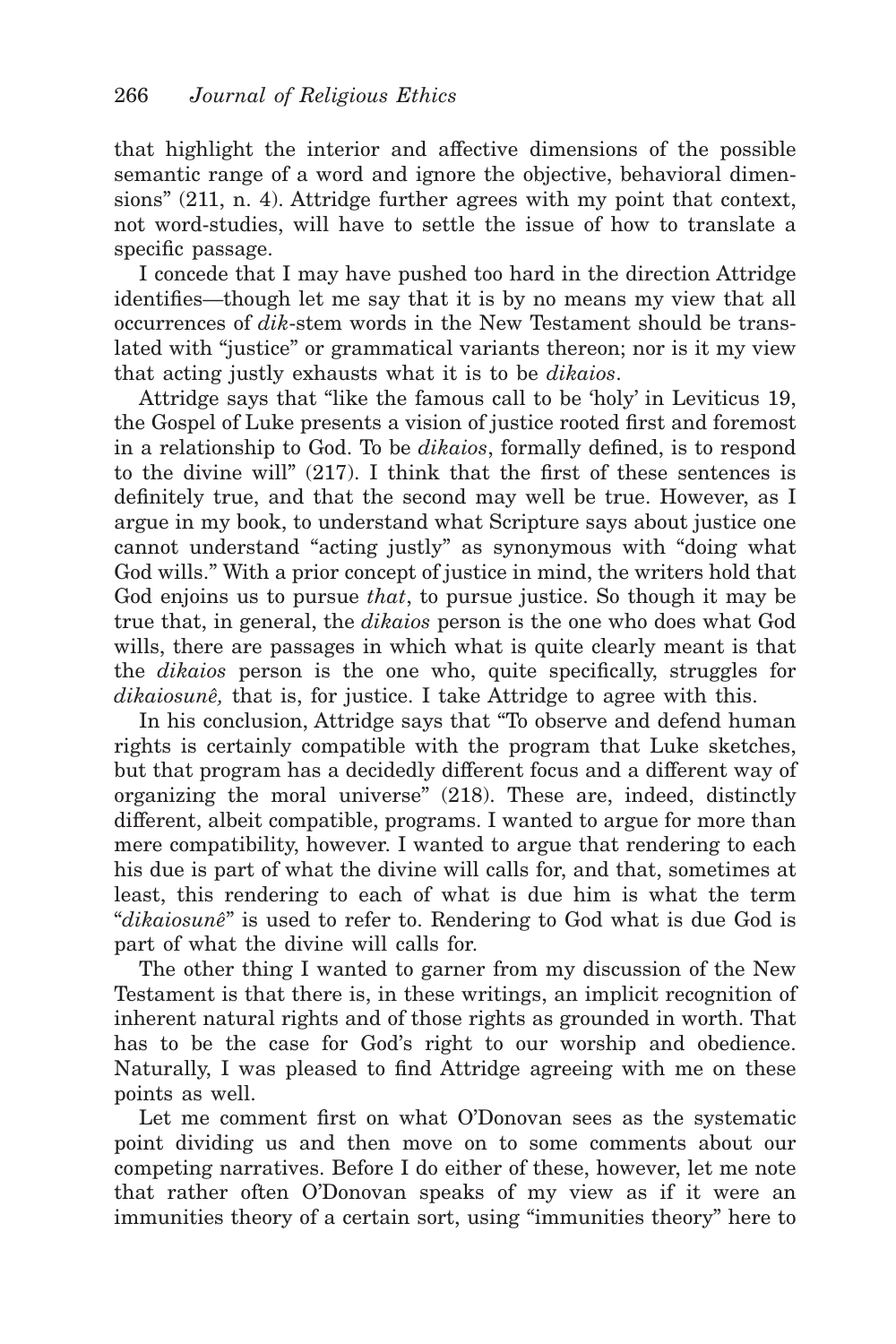refer to the sort of view that Weithman called attention to. In one place, O'Donovan speaks of me as holding "that individuals are rightbearers prior to their communal existence" (198); in another place he talks as if I hold that there are "personal and pre-social rights which the traveller, the widow, the servant, [have] attached to them in the womb" (200); and in yet another passage he speaks of my view of justice as having a "proprietary focus" (202).

My theory is not an immunities theory of any sort. I do not believe that individuals are right-bearers prior to their communal existence. Not only are there no individuals prior to their communal existence, I cannot even imagine such an individual. Though I hold that human beings still in the womb have rights, I do not identify the rights of widows, travelers, or servants with those rights. Moreover, I do not believe that rights are confined either to rights of property or to rights of self-determination. If the use of rights-language has what O'Donovan in one place calls "propriety overtones," then I will do all I can to eliminate those overtones.

At several places in his discussion, O'Donovan describes the contrast between his view and mine with the terms "unitary right" and "multiple rights." He believes in unitary right; I believe in multiple rights. That is to suggest that O'Donovan does not believe that there are multiple rights. Not only is that an exceedingly implausible view for the right order theorist to hold—one who believes that there is a matrix of objective obligation—but from other writings of O'Donovan's, I know that it is not in fact his view. O'Donovan remarks about his contrast between unitary right and multiple rights that "in bringing the point down to the use of the singular and the plural like this, we do not, of course, mean that the advocates of one conception use *only* the plural noun, their opponents *only* the singular noun. The question is simply which is ontologically basic" (195). Exactly.

What does O'Donovan take to be the ontological issue that divides the right order theorist from the inherent rights theorist? He says that "radically multiple rights arise from, and reflect, the radical ontological distinctness and multiplicity of human persons" (195). In another passage he says, somewhat more expansively, that

multiple rights express a plural ontology of difference, the difference between each right-bearer and every other, instead of a unitary ontology of human likeness. . . . On the ground floor of multiple rights is the ontological assertion that each human being is first and foremost an irreducible One, not interchangeable with any other. We come into the world not as sons and daughters of Adam and Eve, brothers and sisters under the skin, but like Walt Whitman's "ships sailing the seas, each with its special flag or ship-signal" [203].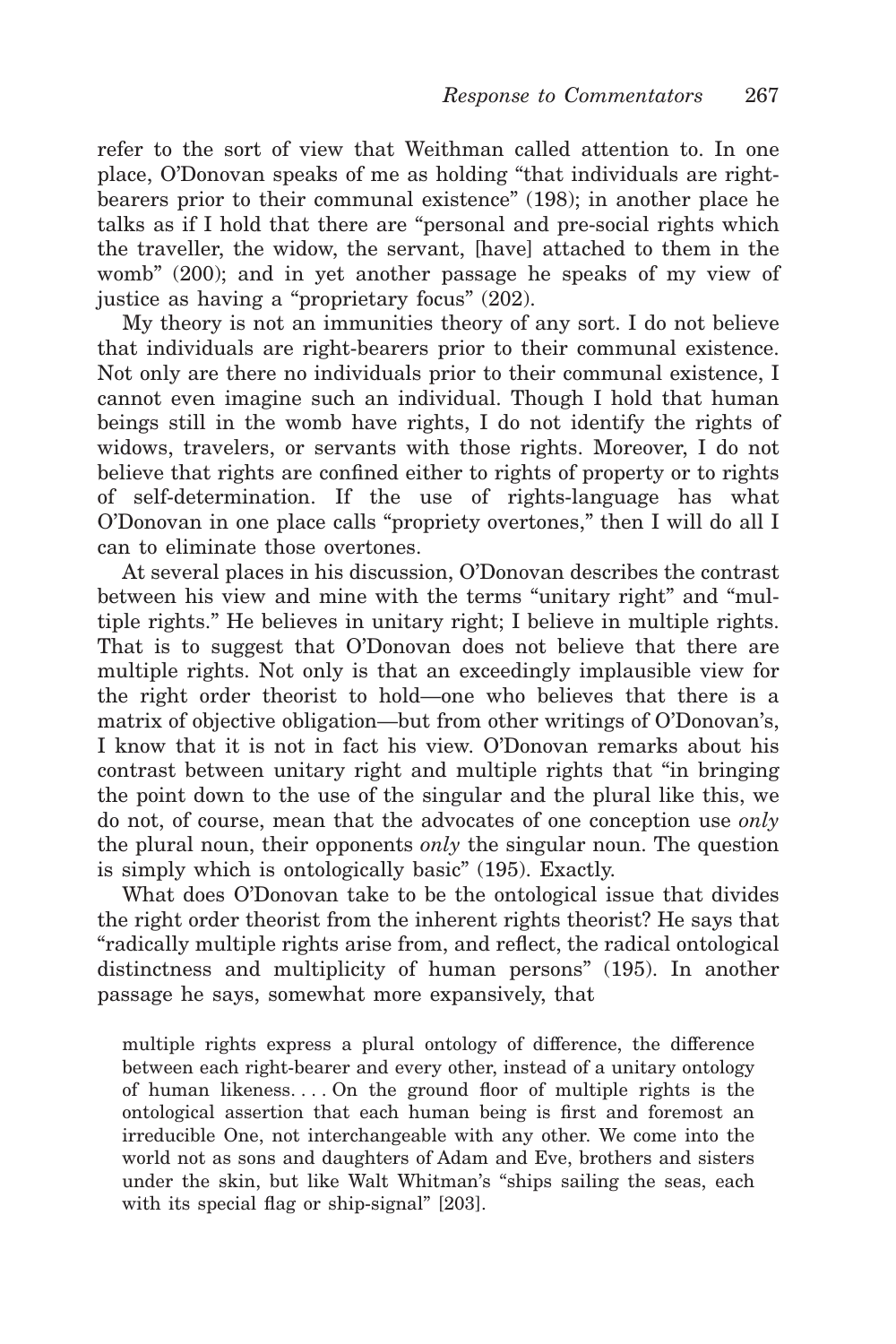The ontology that O'Donovan here attributes to what he calls the "multiple rights theory" is not my ontology. I do not accept what he calls "the radical ontological distinctness and multiplicity of human beings." I am not now, and never have been, a nominalist. My earliest philosophical publication, *On Universals* (1970), was a defense of universals against the nominalist denial; I have repeated and elaborated my defense on a good number of later occasions. If this indicates a deep contradiction between my theory of justice and my ontological convictions, a contradiction that O'Donovan has discerned but to which I have been and remain oblivious, O'Donovan has certainly not shown this to be the case.

I hold that we human beings are all sons and daughters of Adam and Eve, brothers and sisters under the skin. I hold that we all share human nature. I hold that God loves in a special way each and every being who possesses that nature—loves not just the genus *human being* but loves each and every human being—and that this bestows on us a shared worth. Furthermore, as I indicated earlier, I find it impossible even to imagine a human being not formed by membership in some social group. I do indeed hold that no human being is interchangeable with any other, but this in no way conflicts with the other things I have just now affirmed. I would be surprised if O'Donovan did not hold this as well.

If what O'Donovan takes to be the ontological issue between us is not in fact the ontological issue, what is it, then? I hold that by virtue of a variety of characteristics, accomplishments, and relationships, human beings have worth; the worth supervenes on the characteristics, accomplishments, and relationships. I hold that some forms of worth accrue to us just by virtue of being human beings, so that we all share that same worth. I also hold that different human beings have different forms of worth—on account of different accomplishments, and the like. I furthermore hold that there are ways of treating human beings that do not befit their worth. I hold that if one treats them in a way that would only befit someone of lesser worth—if one treats them with under-respect—one has then wronged them. Last, I hold that to wrong them is to deprive them of that to which they have a right. This is my ontology of justice.

It is clear that O'Donovan disagrees with something in this line of thought, but what that is remains obscure to me. He says, in one place, that he finds "wholly mysterious" my claim that if someone is wronged by being treated a certain way, then that person had a "prior right" not to be treated that way (199). So perhaps this is the point at which he would call a halt to my line of argument; perhaps he does not agree that for a human being to be wronged (by being treated a certain way) is for her to be deprived of her right not to be so treated. Or perhaps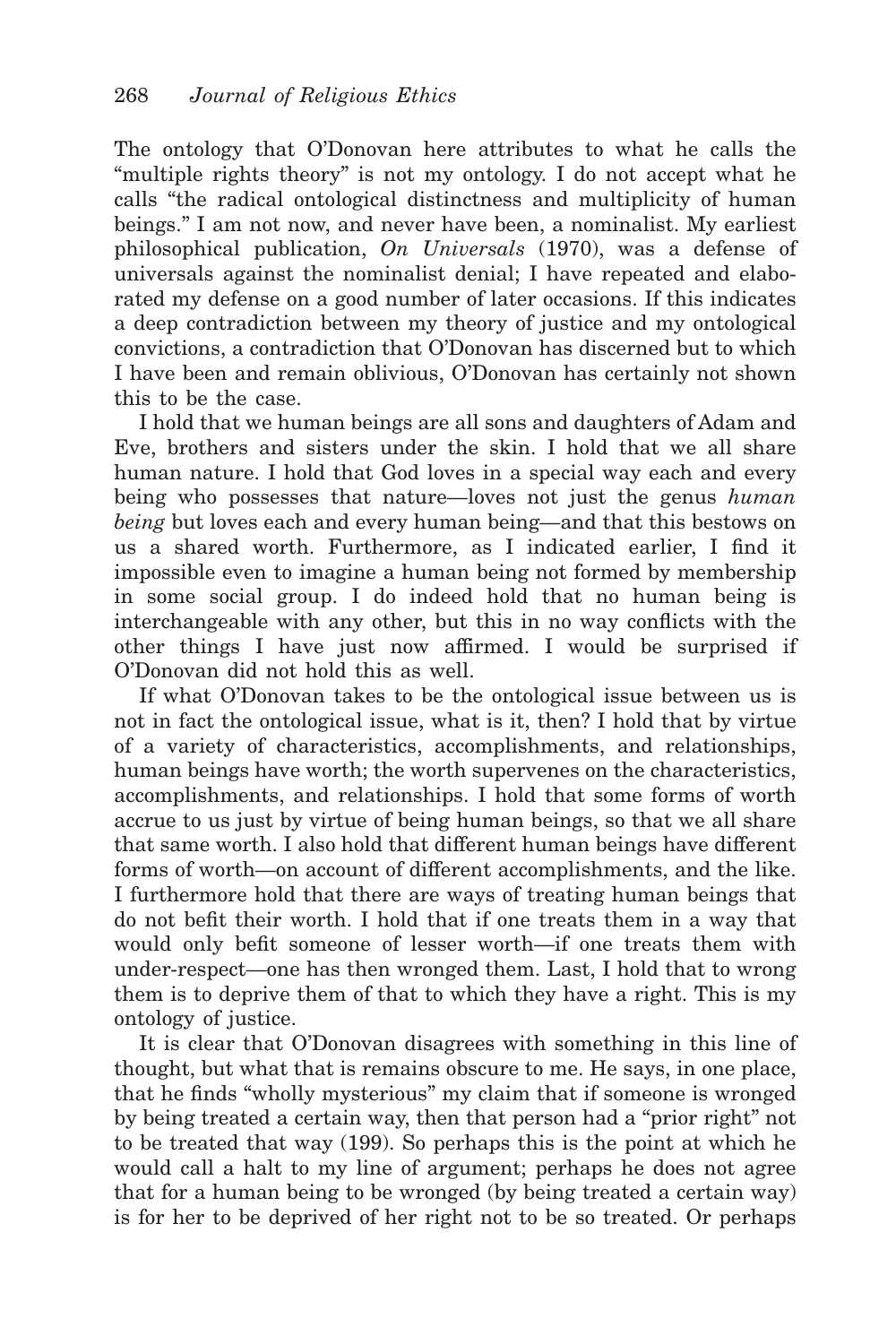he holds that to treat a human being as I ought not to treat her, to do the wrong thing with respect to her, is not to *wrong her*. Nothing in her moral condition has been altered by what I did. Rather than wronging her, I committed "an offence against the moral order governing relations among God's creatures" (199). If this is his view, then I, at least, do not see how he can explain forgiveness; since forgiveness seems to me, and to most writers, as something that one can only do when one has been wronged.

Now for a few comments on our contrasting views concerning the narrative. O'Donovan makes the interesting observation that with the publication in 1953 of Leo Strauss's *Natural Right and History*, the emergence of the idea of multiple rights was seen by some to hold the promise of affording us "an unparalleled window through which to view the emergence of modernity as a civilizational totality" (196). He then asks, "Is that promise a deceptive one, or can it be fulfilled?" (196).

I hold that it is deceptive. Brian Tierney has shown beyond the shadow of a doubt that the terminology of natural rights was common parlance among the canon lawyers of the twelfth century (1997). O'Donovan talks as if the rights recognized by the canon lawyers were exclusively property rights; he says that the new language was devised to "gain a special focus on certain terms of property-tenure" (198). However, recent publications by Charles Reid, a student of Tierney, show that that is far from the case. To cite just three from among hundreds of examples—the canon lawyers talked of the rights of children with respect to their parents, of the rights of parents with respect to their children, and of the conjugal rights of spouses (Reid 2004). In addition, later, in the controversies swirling around the Franciscans, there was much talk about natural rights of *use*—not of property, but of use.

Now for my argument that, though the terminology of natural rights was at best episodically employed before the twelfth century, such rights were being taken for granted long before the terminology was created. In *Justice*, I cite a passage from John Chrysostom in which John says that the extra shoes in the closet of the wealthy person "belong" to the poor person who has no shoes. John uses strong language: for the wealthy person not to share his shoes is "theft." (2008, 60–61.) I hold that in speaking thus, John was taking for granted what you and I would express by saying that the poor have a right to those extra shoes.

O'Donovan holds that this cannot be what John meant, since John held that all private property whatsoever is theft. I have two responses. First, John does not say that the wealthy must share because nothing belongs to anybody. He says that they must share because the extra shoes belong to the poor who have none. Second, I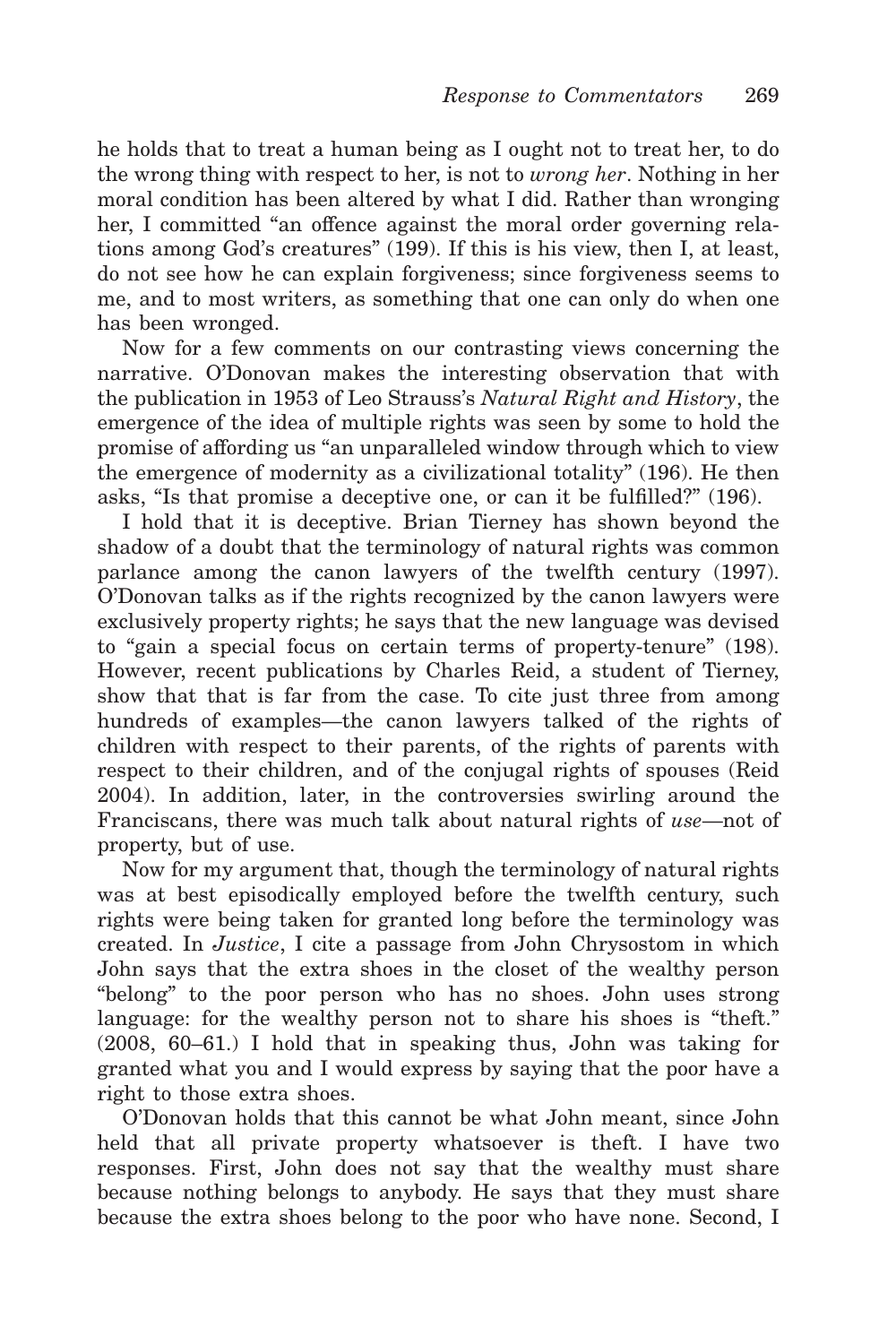did not commit myself on whether John thought the poor had *property* rights or *use* rights to those extra shoes; I do not think it is clear one way or the other from the passage I quoted. O'Donovan holds that it would have been Chrysostom's view that the poor "share a unitary common right to the use of the world's resources" (199). That is enough for my argument. If John recognized that everybody has a (natural) right to the use of the world's resources, then John recognized that there are natural rights.

Why, going back behind the patristics, do I hold that the existence of inherent natural rights is taken for granted in Hebrew and Christian Scripture? It is not because the biblical writers assume that people can be wronged. It is open to the right order theorist to hold that people can be wronged; that is what I would hold if I were a right order theorist. It is also not because of "the biblical depiction of divine judgment as the overturning of established orders of power" (199). Liberation and resistance movements over the past century have usually, if not always, employed the language of rights; other language is available, however. The centerpiece of my argument was that I see no other way of understanding what the biblical writers say and assume about God.

"Ascribe to the Lord the glory due his name," says the Psalmist (96:8), thereby giving expression to a theme running throughout the Psalms and throughout Scripture generally. Actions on our part are due God; the Psalmist immediately cites worship as one of them. If these actions are due God, then, by the principle of correlatives, God has a right to them. Moreover, it is a natural right, not a right conferred by human practice, legislation, or the like. The Scriptures take for granted that God has natural rights.

Why are things due God? O'Donovan speaks at one point of "the moral order governing relations among God's creatures." Suppose we drop the words "relations among" and speak simply of "the moral order governing God's creatures." Someone might propose that worship, obedience, and the like are due God because this is part of the moral order that God has laid down for God's creatures. I hold it to be true that God has laid down a moral order to God's creatures. But whenever someone issues a command to another, the question can be raised: by what right, if any, does He issue this command? A command imposes an obligation only if the one commanding has a right to issue that command to that person. (I develop this point in detail in chapter 12 of my book.) So what gives God the right to issue commands to us?

Some may find this question impiously speculative; it is clear from the Pentateuch that ancient Israel found it anything but speculative. For them it was an existential question: by what right does Jahweh, rather than some other god, command their obedience? The answer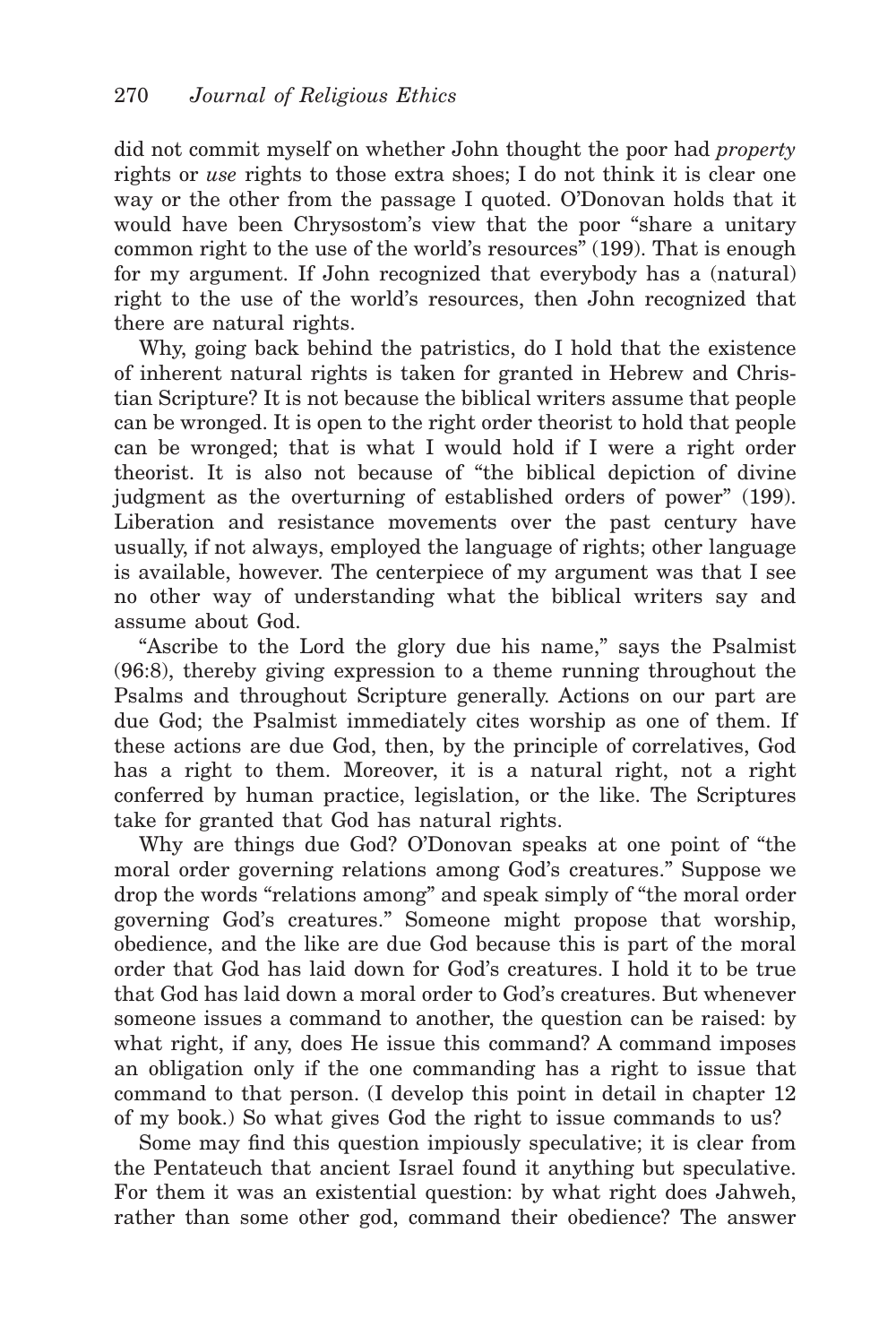given is always: because of what God is and because of what God has done. In short, because of God's worth—inestimable worth. The right is inherent in the worth.

The biblical writers also hold that human beings have worth—great worth. So once one takes for granted that God has rights inherent in God's worth, then the counterpart assumption for human beings is right there in front of one. It is for these reasons, all too briefly summarized here, that I hold that the recognition, though not the conceptualization, of inherent natural rights is to be traced back to the Hebrew and Christian scriptures.

Bernstein and Weithman both comment rather extensively on my account of human rights; so let me begin my comments with what they say about that. Before I do so, however, let me say something about Bernstein's complaint that I never address the question of what rights exist, nor, worse yet, do I give much guidance in how to go about addressing that question. "This is a serious failure," he says.

Bernstein is correct in his characterization of my discussion. But I do not see that it constitutes ground for complaint. Suppose that one's project is to explain what is it to have a right to something, and, in that way, to give an account of rights. In order to get going on this project, one must have in mind an array of examples, ranging from those that are clearly examples of rights, through those that one is not sure about, to those that are clearly not examples of rights. One then tries to develop an account that fits the examples and, beyond that, illuminates why they are examples. The account one arrives at may lead one to reassess some of the examples, but in the absence of examples, there is nothing to measure one's theory against. Since my aim was to give an account of rights, along the way I cited lots of examples, sometimes as counterexamples to other accounts, sometimes so as to be sure that my own account was coming out right.

The project that Bernstein thinks I should have engaged in is a different project; it is the project of taking the concept of a right and considering how it applies in one or another problematic case. I think it appropriate to expect of an account of rights that it offer some assistance in this project; it would be surprising if insight into the nature of rights did not illuminate at least some of the problematic cases. This, however, is a different project. And by the way, it is relevant to note that accounts of the nature of moral obligation usually do not tell us much about what obligations we have.

Now for what Bernstein says about my account of those very special rights that are human rights. I argue that no secular account of human rights has been successful, and I give reasons for expecting that none ever will be. I do not doubt that it is possible to give a satisfactory secular account of the rights shared by all those human beings capable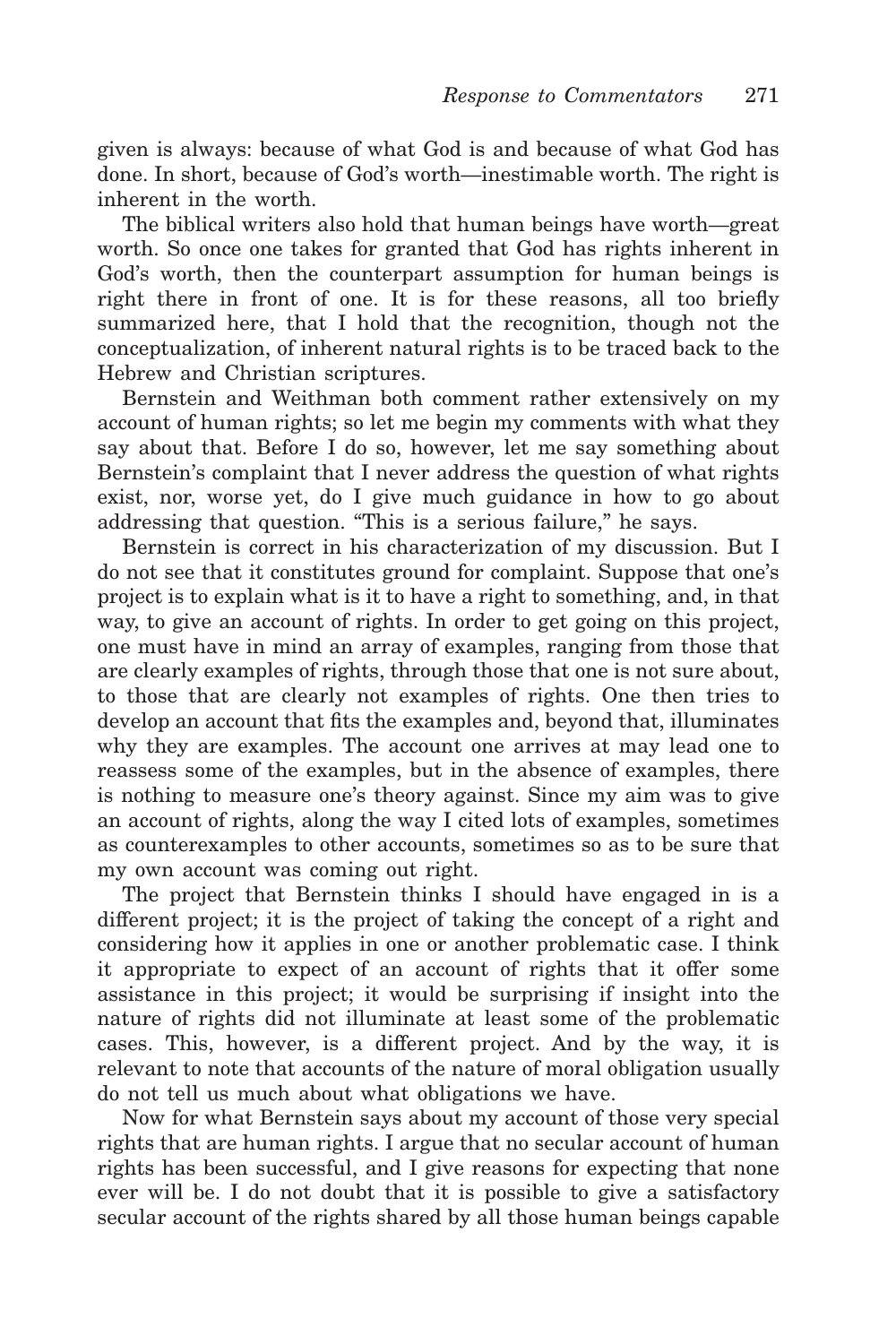of functioning as persons—it is those human beings who are not so capable that create the problem.

Now, imagine someone who holds the following beliefs: he believes that there is a mode of love that bestows value on the one loved; he believes that God exists and loves each and every human being equally and permanently with that mode of love; and he believes that all human beings, no matter how impaired they may be, share a nature (*human* nature), and that their possession of this nature is a factor in why God loves them. What I argued in my book is that a person who holds these beliefs thereby has an account of why all human beings have the worth that they must have if there are to be human rights; the rights inhere in this shared worth.

I happen to be such a person; I hold these beliefs. I am not exotic in this regard. Most mainline Christians hold these beliefs, as do many Jews and Muslims. However, in *Justice,* I did not argue for the truth of the two theological premises; my argument was rather that those who hold these beliefs do have an account of human rights. Other philosophers have argued for the truth of these beliefs notably, in the contemporary world, Richard Swinburne. But I have not. Of course, if one believes that there are human rights, then the fact that the theistic explanation is not merely the best explanation one can offer, but the only explanation, is an argument for the truth of those suppositions.

In a section of my book titled "What Has Not Been Argued," I described my theistic account as "hypothetical." (Bernstein is correct to surmise that the section is present in the published version because of criticisms that he lodged against an earlier version. In that version, I had not made it sufficiently clear that I was not arguing for the truth of the theistic premises of the account but only that the premises provide an adequate account of human rights; I regret not saying in a footnote that the section is there because of Bernstein!) The problem with the extant secular accounts, by contrast, is that even if their premises are true, the proffered accounts are not successful as accounts of human rights.

This clarification does not satisfy Bernstein. He still thinks I should do what he calls "justify" the premises of the theistic account. He does not hold this view because he thinks that a philosopher is not entitled to assert anything in his philosophical writings without having justified his acceptance of the proposition in question; neither of us accepts that epistemology of philosophy. Neither, I think, does he hold the more limited view that a philosopher is not entitled to affirm any *theistic convictions* in his philosophical writings without having justified his holding of them. It is, rather, two particularities of my discussion that he thinks place the obligation on me.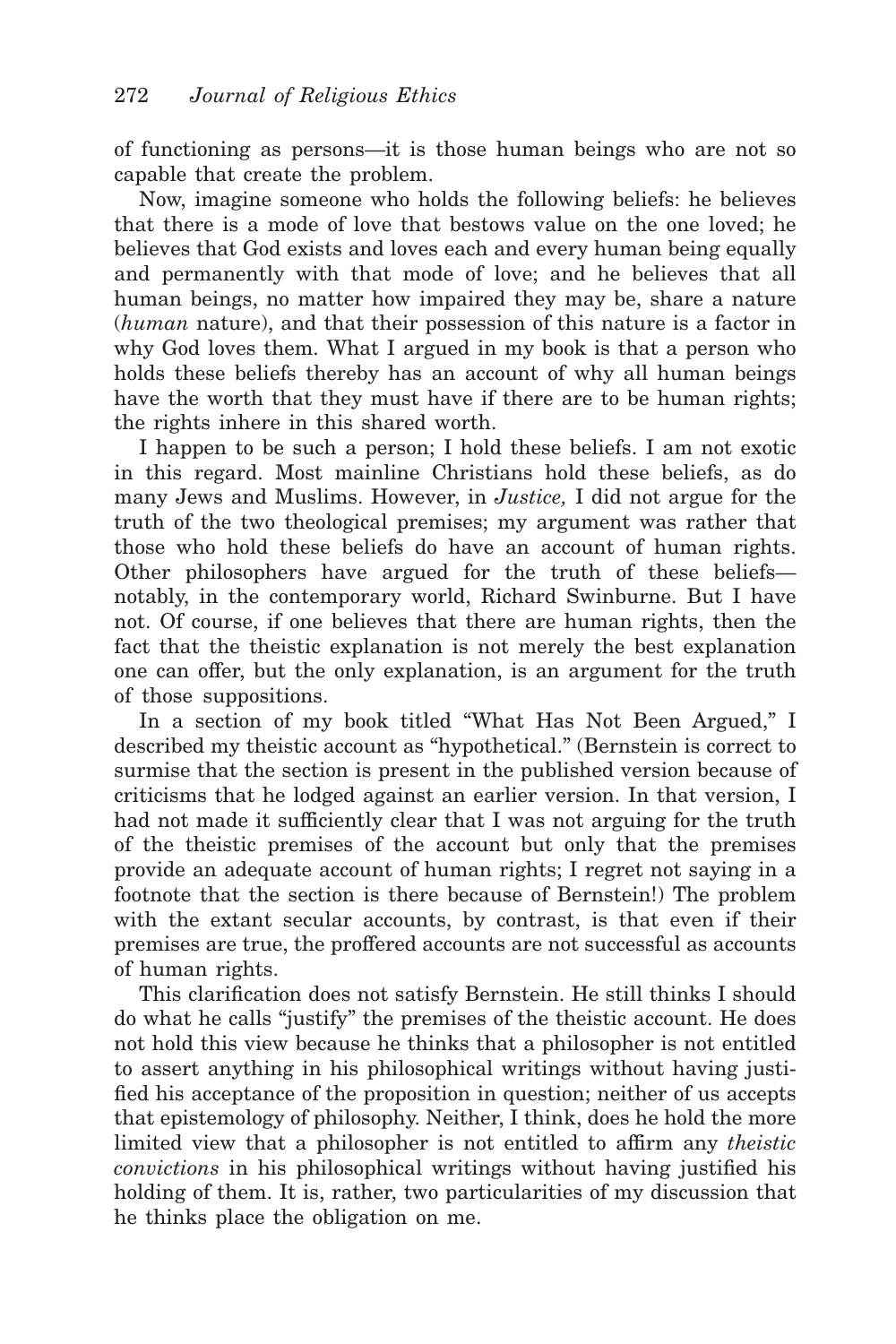Bernstein observes that lots of my fellow Christians do not accept the second premise, "that God loves each and every human being equally and permanently" (235). That disagreement places an obligation on me, says Bernstein. Second, Bernstein observes that I appeal to Hebrew and Christian Scripture at various points in my discussion. But Scripture, especially Hebrew Scripture, is a very mixed bag when it comes to what it says about the scope of God's love. So I help myself to Scripture when it suits my purposes and ignore it when it does not—and that will not do. I should either forget about Scripture entirely, or get down into the hermeneutical trenches and show how I would deal with the passages that conflict, or appear to conflict, with my views about God's love.

My response to the first point is that I too believe that the fact that many of my fellow Christians disagree with me on this point places on me a certain obligation. I do not agree, however, that it is the obligation to justify my views. Rather, I think it is the obligation to look with an open mind at the reasons offered by those with whom I disagree to see if they are cogent. I have done that and have not found them cogent.

As to the second point, I think it would be a *good* thing if I tried my hand at this sometime, but I do not see that my saying what I do in the book *requires* that I do that. If I had gone about picking and choosing in the way Bernstein suggests I do, it would be required of me. But I did not do that. My exploration of Scripture was a component in my archeology of the recognition of inherent natural rights. I argued that justice has not been supplanted by love and righteousness in the New Testament, and I argued that the writers of both Old and New Testaments were taking for granted the existence of inherent natural rights. I took note of the fact that the writers of Scripture often declare that God is just, but I had nothing to say about the fact that the actions other writers ascribe to God often seem unjust, nor did I have anything to say about the scope that the writers attribute to God's love. It was the implicit concept of justice that I was after. Taking that concept and using it to judge whether the deeds of God and men reported in Scripture are just or unjust is a different project, as is the project of interpreting Scripture with respect to the scope of God's love. These are fine projects; anyone who engages in the former will confront the fact that while writers of Scripture often praise God as just, other writers attribute actions to God that appear patently unjust. These projects are not my projects, and I fail to see why they ought to have been my projects.

One of the premises in my account of human rights is that there is a mode of love that bestows worth on the object of the love. Whereas I did not undertake to defend the other premises, I did undertake to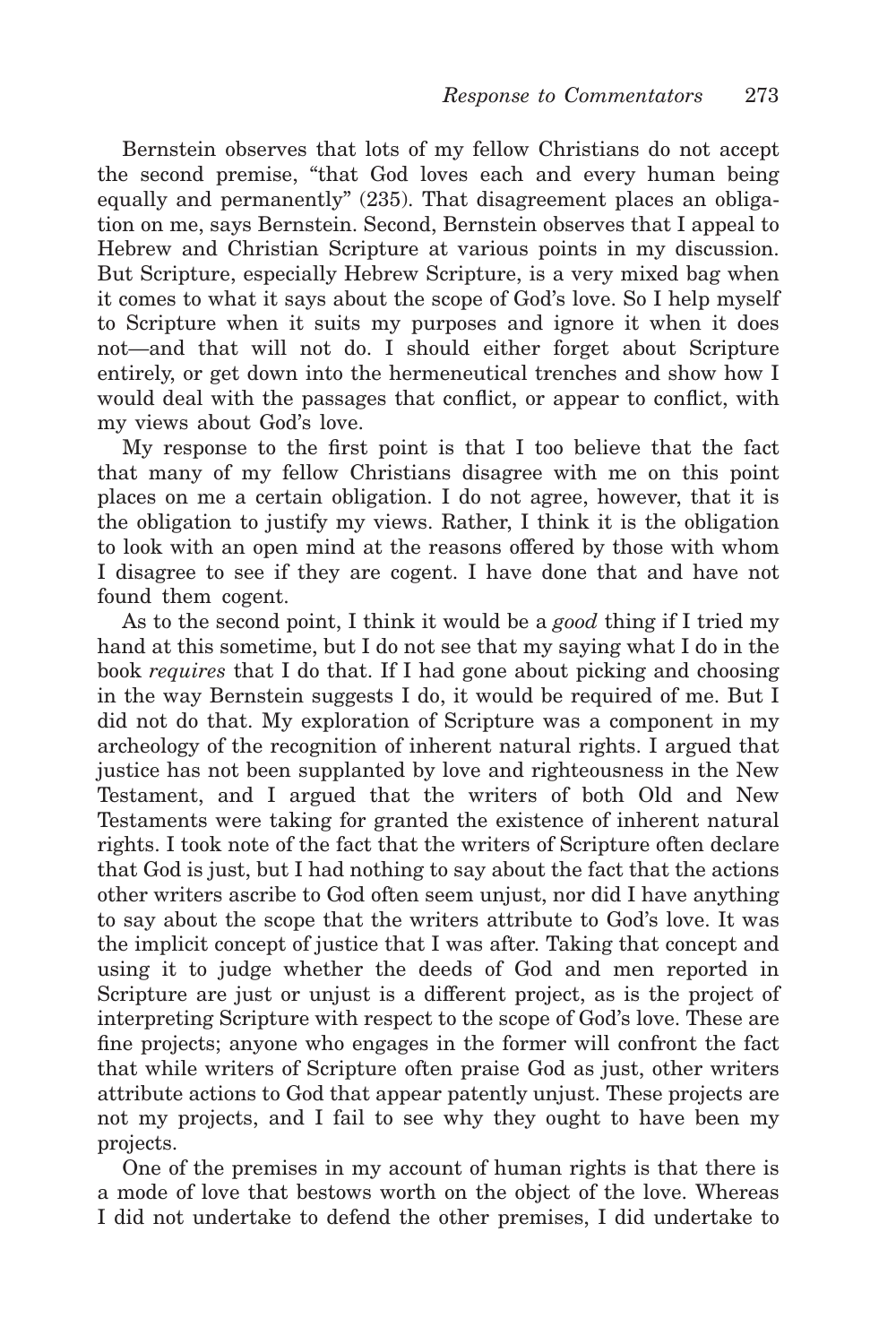defend this one. Both Bernstein and Weithman raise questions about the claim and my defense of it. Weithman develops the critique somewhat more fully than Bernstein does; let me now turn to his comments.

I identify various kinds of love, one of them being love as attachment. Our love for persons and things often takes the form of being attached to them, bonded with them. One is attached to one's house, one's spouse, one's children, one's books. I observed that our attachments to persons and things do not, in general, track our judgments as to the relative excellence of those persons and things; one may find oneself attached to the rather mangy cat that showed up one day on one's doorstep. I also argued that love as attachment bestows a worth on things that they do not have otherwise. I would toss this rather dumpy stuffed animal into the trash bin were it not for the fact that Nathan is attached to it; his attachment gives to it a worth that other stuffed animals just like it do not have. I then claimed that, in the account of human rights that the theistic account offers, it has to be God's attachment-love for each and every human being that is involved. Weithman and Bernstein both challenge this claim: if God loves each and every human being equally and permanently in the mode of attachment, then this provides an account of the worth in which human rights inhere.

We agree that Nathan's beloved stuffed animal has a worth that it did not have before Nathan loved it, a worth not intrinsic to it but bestowed on it by Nathan's love. It is the worth of being loved by Nathan. So suppose I toss Nathan's animal into the trash along with a number of others of the same sort. We also agree that I have then wronged Nathan—treated him, lover of this animal, with less than due respect. The question Bernstein and Weithman raise is whether I have also failed to pay due respect to the animal.

The relevance of the question is obvious. Suppose that God loves this Alzheimer's patient in the mode of attachment. Though she no longer has the worth that accrues to those human beings who are capable of functioning as persons, she still has the worth of being loved by God. Now suppose that I wantonly kill her. It is clear that I have wronged God, but have I wronged *her*? If not, then it is mistaken to describe the theistic account as an account of *human* rights; it is an account of *God's rights with respect to human beings*. Of course, if God does have the right with respect to human beings that they not be wantonly killed, even if they have sunk into dementia, that is a powerful reason for not wantonly killing them. Nonetheless, the conclusion to be drawn from the entire discussion would be that the theistic account is no more successful in giving an account of *human* rights than are the various secular accounts.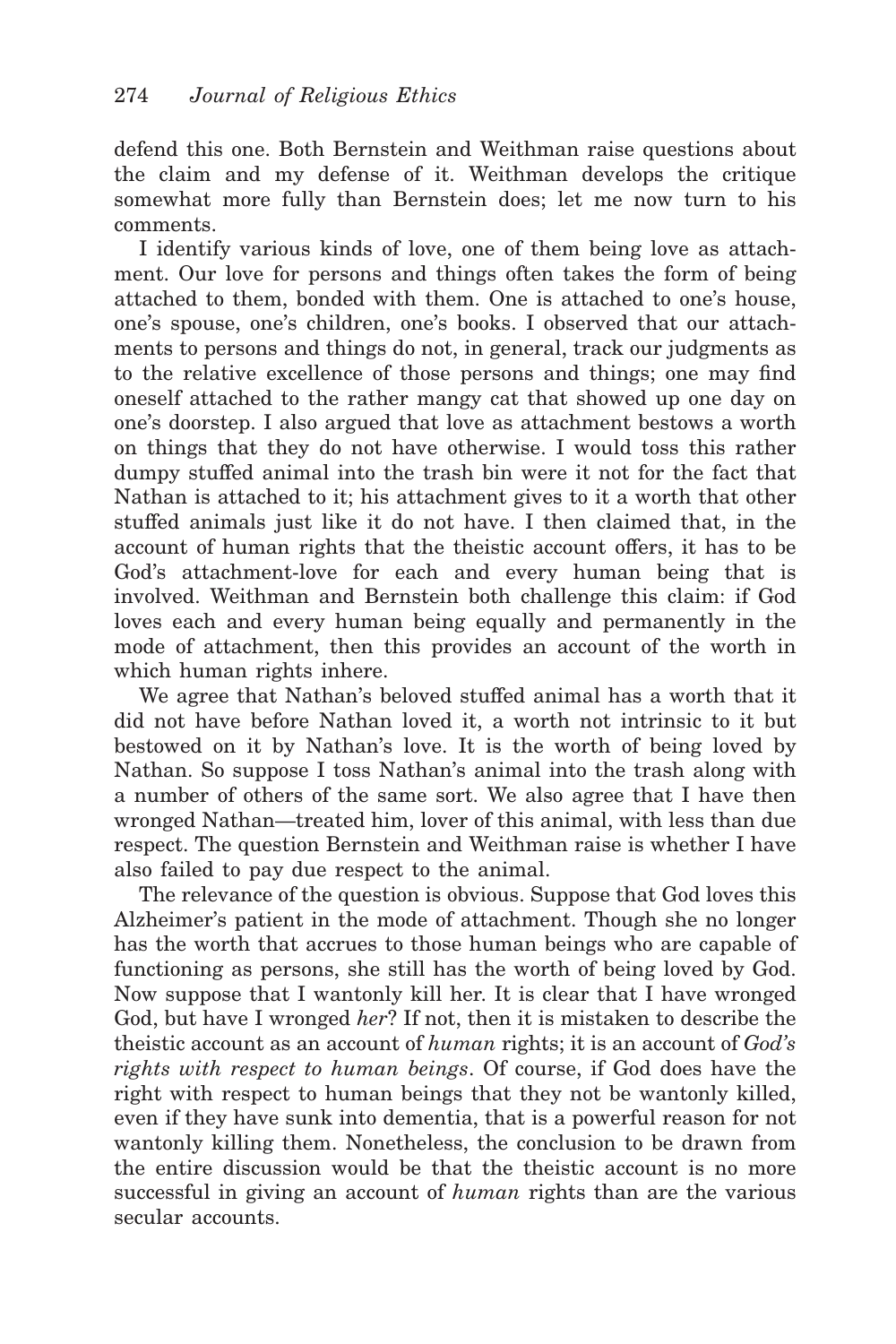Weithman assumes, without question, that though Nathan is underrespected when his beloved animal is trashed, the animal itself is not. I do not see this. Suppose that stuffed animals were all like Weithman's velveteen rabbit, aware of what is going on with other stuffed animals and capable of expressing their feelings. Suppose further that they all admire Nathan. Then, so I suggest, they would believe that Nathan, by singling out this animal for his affection, has honored this animal, and they would be jealous of this animal on that account. They would wish that they had the honor of being loved by Nathan. Bestowed honor is a form of worth. If a university honors someone by giving her an honorary doctorate, then having that honor is one of the estimable things about her. In short, I continue to believe that the theistic account I offered is an account of *human* rights, and not just of *God's rights with respect to human beings*. We human beings have the honor among God's creatures of being loved by God in the mode of attachment.

There is much in the remainder of Weithman's rich and acute comments that I would like to talk about; I will have to confine myself to discussing just two points at which he challenges what I have to say and to some comments on the immunities-account of rights to which he is himself inclined.

Weithman suggests that "rights do not trump all contrary considerations, or always rob competing goods of their reason-giving force. They trump some kinds of reasons but not all, and we may violate rights for some reasons but not others" (2009a, 250).

First, I must present a clarification of my position. When I say things like "rights trump all contrary considerations," what I mean is that if you have a prima facie right against me to the good of my treating you a certain way, and nobody has a prima facie right to any of the life-goods that I could bring about by not treating you that way, then I am to treat you that way. The situation is altered if someone or other does have a prima facie right to some of the goods that I could bring about by not treating you that way. If that is the case, then I have to weigh up the various prima facie rights. On the way of thinking about the situation that I advocate in the book, I do not, in that case, ask where lies the lesser wrong and the greater right, thus assuming that in cases of conflict, one is always fated to do something wrong; instead, I ask where lies the ultima facie right. (This is my answer to O'Donovan's claim that I am committed to radically multiple *conflicting* rights.) If mere life-goods, and no prima facie rights, are involved in not treating you as you have a prima facie right to be treated, then I would treat you with under-respect if I did not accord you that treatment. It may well be the case, however, that if there are other prima facie rights involved, then I would not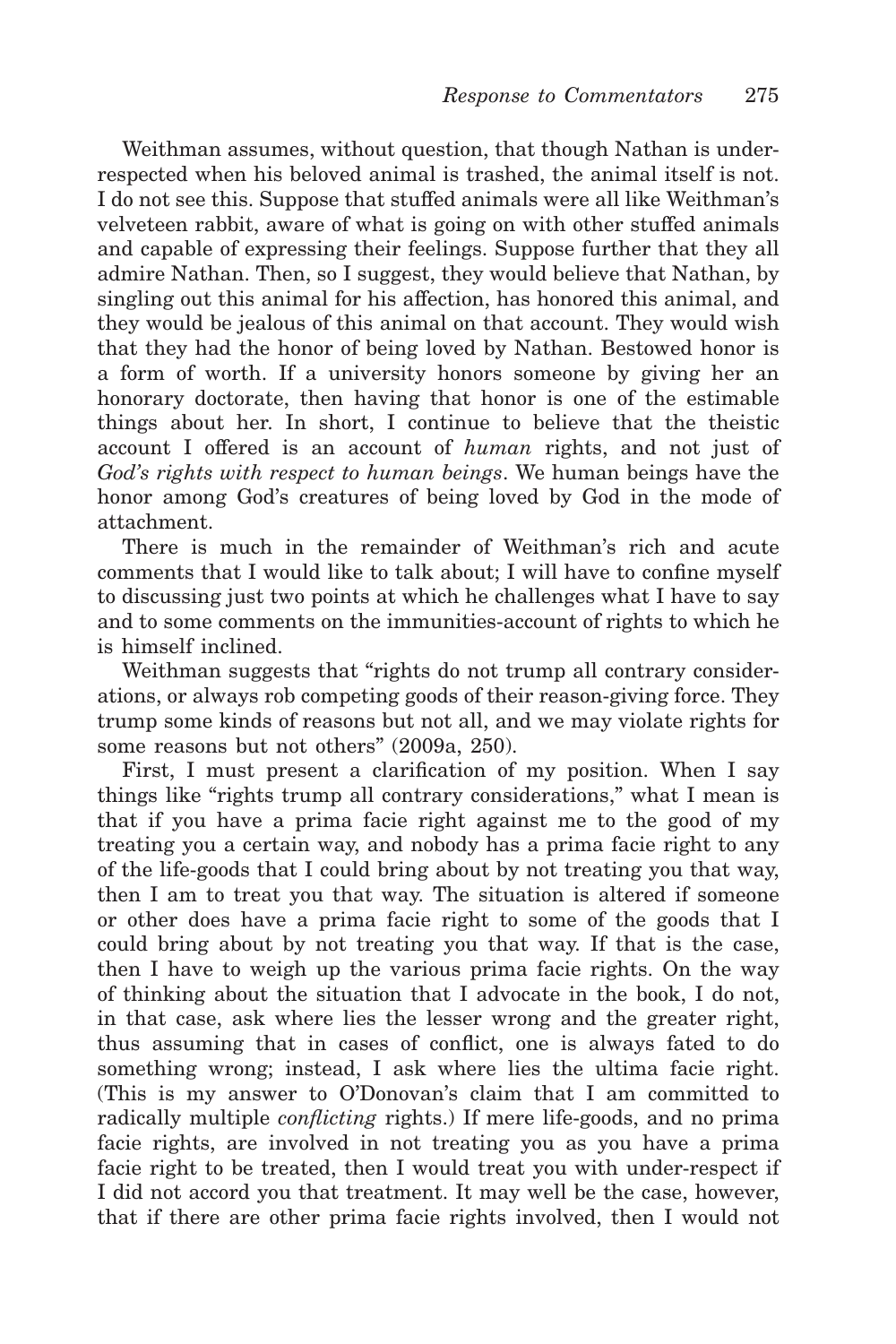be treating you with under-respect were I to deprive you of the good of treating you in the way in question; I would be treating someone else with under-respect, thereby wronging them, were I not to do that. When Weithman in his Introduction characterizes my position as "a right is supposed to preempt competing considerations" (2009b, 190), I want to jump in with the qualification, "provided those competing considerations are all life-goods to which no one has a right."

I consider the suggestion that having a right to some good does not give to that good a trumping force over all other considerations but only "boosts" its worth in the calculus of goods (Wolterstorff 2008, 305–9). Let me not rehearse that argument here, but instead consider a counter-example that Weithman offers to my claim that rights have trumping force. (I have fleshed out the example just a bit). Suppose that Paul has promised to meet me for lunch at noon. Having made this promise, he has an obligation to meet me at noon, and I have a right to his doing so. However, on the way to our rendezvous, a hedge fund manager who knows about my fondness for Rembrandt, as does Paul, says to Paul that he would like to buy and give to me one of my favorite Rembrandt paintings. To do so he needs some assistance from Paul, however. This will entail that Paul arrives about an hour late for our lunch. If the purchase is not made right now, it can probably never again be made.

Weithman takes my theory as implying that he should decline the offer out of hand; my right to Paul's keeping his promise trumps all contrary considerations. That is not my view, however. Let us approach the issue from the obligation end rather than the rights end. In reflecting on whether or not to be prompt for our appointment, I think Paul should ask himself whether, if he had not made the promise to me, he would have had an obligation to assist in the purchase of the painting, or whether this would be no more than a very nice thing for him to do. My view is that, given my deep love of Rembrandt's paintings, he has an obligation to cooperate in the purchase. If so, then Paul's situation is that he is presented with conflicting prima facie obligations and hence with conflicting prima facie rights. The question for him to resolve is where lies the ultima facie right (and obligation).

I know how I would answer that question. I think he ought to assist in purchasing the painting and arrive late for our lunch; I think I have a right to his assisting the stranger in purchasing the painting. I would feel crushed if he brushed off the offer, arrived on time, and then told me how virtuous he had been. I would say, "Paul, how could you? You know how much I love Rembrandt. You did not take my passion seriously. You brushed it aside for the minor good of not keeping me waiting. You have wronged me."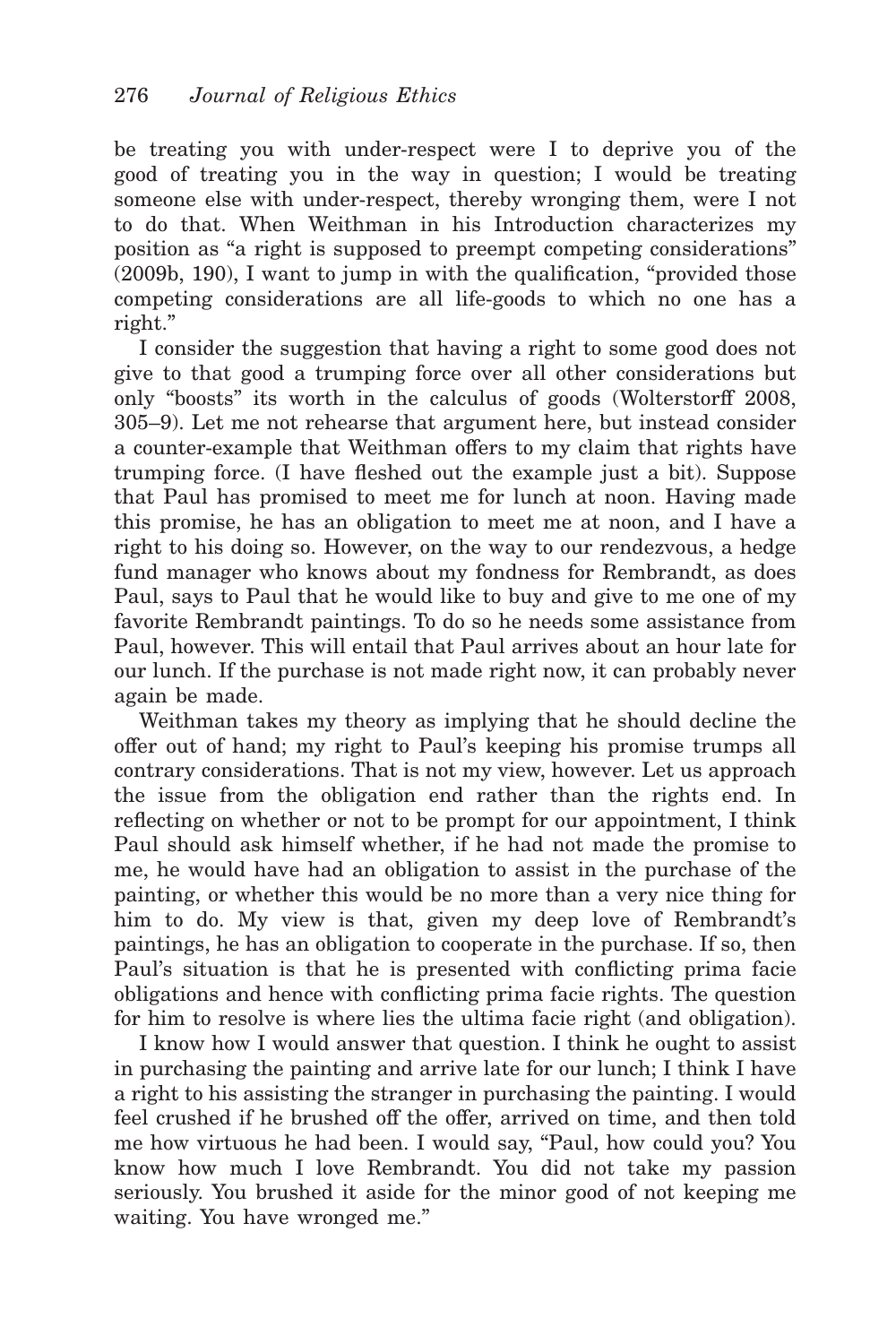A second point on which Weithman challenges what I say is the following. Consider a piano competition whose rules state that, in awarding prizes, the judges are to take no other factors into consideration than the quality of the performance. I hold that, in this situation, if the judges allowed themselves to be swayed by greater good considerations and did not give first prize to the person who, in their judgment, performed best, they would be wronging that person.

I go on to ask why they would be wronging the person. The rules of the competition specify that performing best trumps all other consideration in awarding the prize. Why does not following the rules *wrong* the best performer? Why is not following the rules the end of the matter? Think of what the rule-violating judges did along the following lines: the judges weighed up the good of following the rules against the good of departing from the rules in a certain way, and they decided that greater good overall would be achieved by doing the latter. How does *wronging* the best performer get into the picture? Given my view as to the connection between being morally wronged and having a moral right to something, that amounts to asking how rights get into the picture.

The answer I proposed is that the performers enter the competition *trusting* that the judges will make their decisions according to the rules; if they had not believed that the judges would follow the rules, they would not have bothered entering the competition. In not following the rules, the judges broke that trust. To break someone's trust is to wrong him or her.

Weithman offers some ingenious examples showing that, though this reply works for some cases, it does not work for all. Suppose that someone known to be a scoundrel manages to get installed into public office. People do not trust him; nonetheless, if he violates the laws, he wrongs them. Weithman suggests that though he does not violate the trust of the public in breaking the laws (since they never trusted him in the first place), he nonetheless breaks "the public trust." That's why his violation of the law constitutes wronging those affected by the violation.

I find this a very helpful suggestion. I suggest that a similar analysis applies to Weithman's other cases, those in which one's fellow citizens wrong one by violating the law, even though they do not violate one's trust, since one never trusted them to obey the law in the first place. The public trust that underlies life in an ordered society is a trust that extends not just from citizens to officials but from citizens to citizens and from officials to citizens. The existence of the public trust is compatible with each official not trusting certain officials and citizens to live up to the public trust, as well as with each citizen not trusting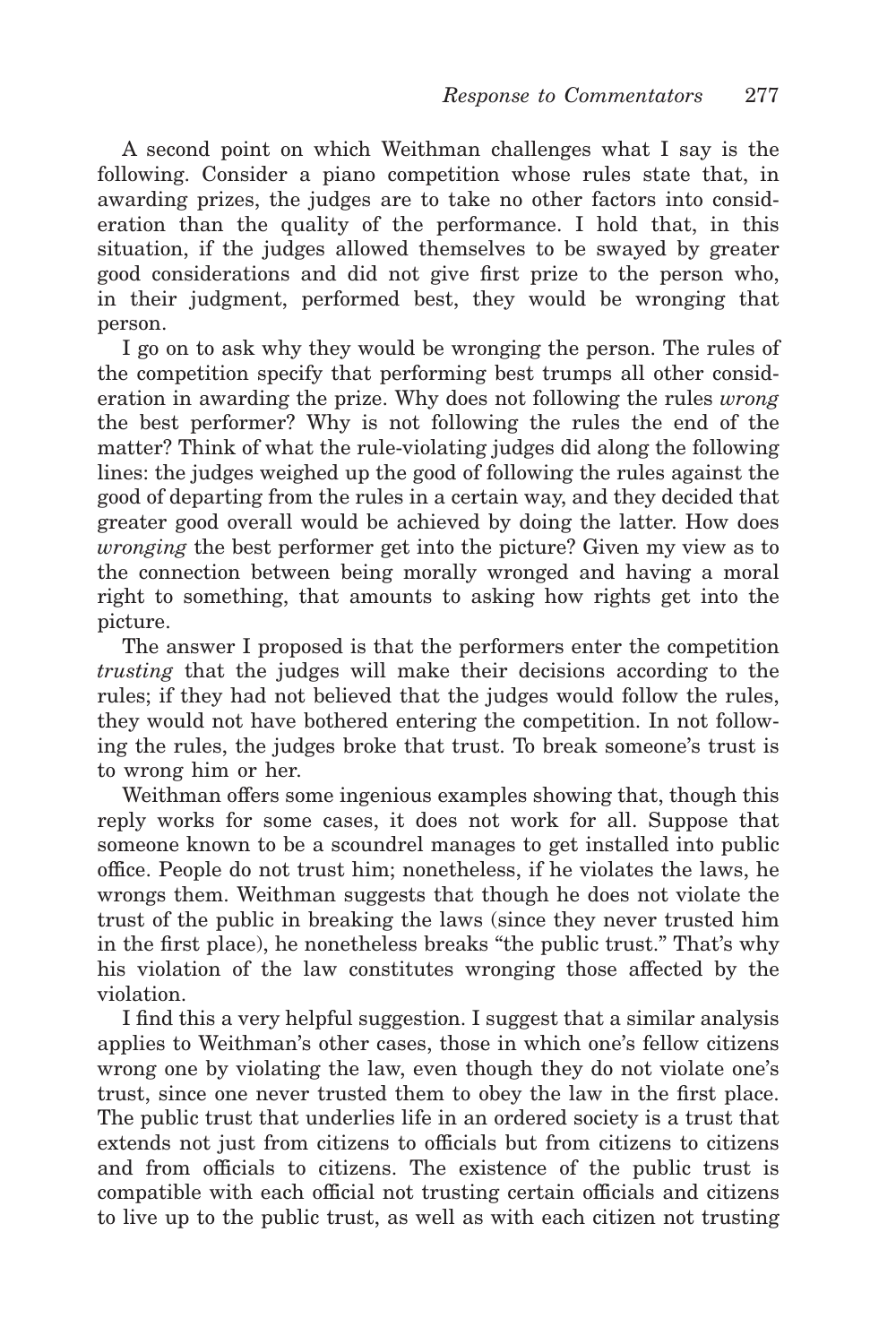certain officials and citizens to live up to it—though if not trusting officials and citizens to live up to the public trust becomes widespread, the public trust is destroyed and anarchy ensues. The fact that violating the laws constitutes breaking the public trust explains why breaking the laws has the import of wronging those affected thereby. To the best of my knowledge, no philosopher has yet succeeded in giving an illuminating account of this concept of *the public trust*. (Perhaps it was this idea of the public trust that John Locke was reaching for when he talked about a *compact* among the subjects and officials of a political order.)

Weithman indicates that (in spite of my best efforts!) he is still attracted to an immunities account of inherent human rights rather than to my respect-for-worth account. He says that "the acts which constitute rights-violations" are wrong because "acts of that kind generally impede the victims' ability to act on interests human beings typically have" (258).

Why do I not accept such an account? There are many reasons. If by an "interest" of a person one means something that the person desires, which is what Weithman seems to mean by it, then I think a clear-eyed acknowledgement of our human condition requires that we admit that many of the things human beings typically desire are bad, but if they are bad, nobody has a right to them. Further, not every diminution of a person's well-being, by impeding his pursuit of something good, amounts to wronging him. Last, there are ways of wronging someone that in no way impede her ability to act on her interests; many cases of wrongful deception are of that sort. Each of these points is developed in my book.

In closing, let me once again thank my commentators for the honor they have paid me. If I have neglected what one or another thought was his most cogent point of critique, I ask forgiveness. It was not to avoid a bullet that I judged would be fatal if I did not dodge it.

## REFERENCES

Attridge, Harold W.

2009 "Wolterstorff, Rights, Wrongs, and the Bible." *Journal of Religious Ethics* 37.2: 209–20.

Bernstein, Richard J.

2009 "Does He Pull It Off? A Theistic Grounding of Natural Inherent Human Rights?" *Journal of Religious Ethics* 37.2: 221–42.

O'Donovan, Oliver

2009 "The Language of Rights and Conceptual History." *Journal of Religious Ethics* 37.2: 193–208.